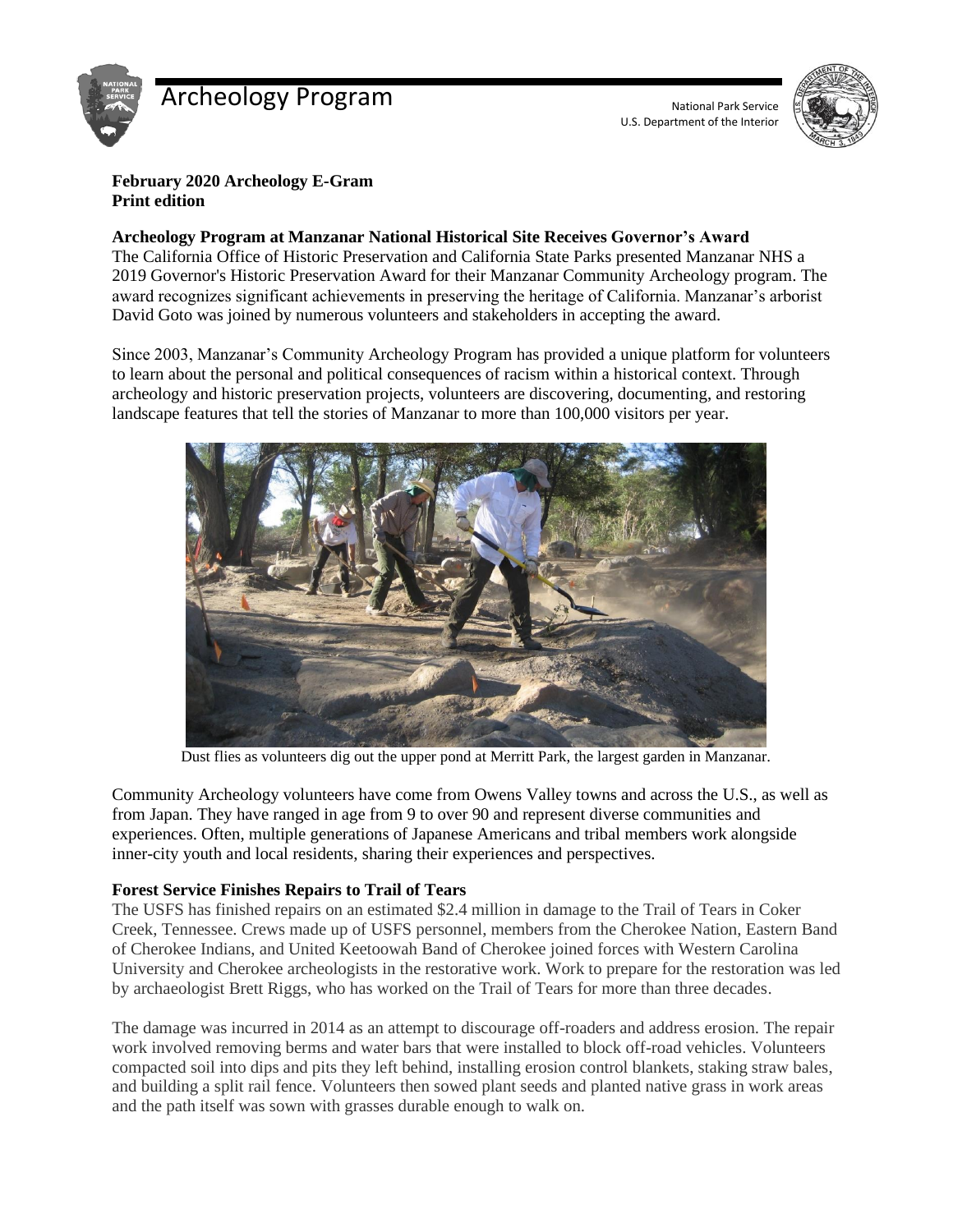In 2014, the 461-acre tract containing the section of the Trail of Tears at issue was preserved in a joint effort by the USFS and The Conservation Fund. Land acquisition for the protected parcel began more than a decade before with the first tract that had identifiable segments of the Unicoi Turnpike/Trail of Tears roadbed. In 2009, the segment of the Unicoi Turnpike between Hayesville, North Carolina, and Athens, Tennessee, was made part of the official Trail of Tears.

Concerns about erosion and blocking access to off-roaders began in January 2013. Berm and water bar construction work was performed in March 2014. The parcel of land containing the Trail of Tears subsequently was transferred to the USFS, and the trail damage was not discovered until July 2015.

The USFS in September 2016 admitted to the damage, apologized, and committed to repairs.

#### **News from the Society of American Archaeology**

SAA's Government Affairs Committee is reviewing proposed changes to the regulations implementing NEPA that were published in the Federal Register on January 10, 2020. The draft rule changes could result in reduced protections for cultural resources impacted by such activity. The committee is working with sister preservation organizations in responding to present a unified message of opposition to portions of the document, some of which include a reduction in the number of projects that would require a NEPA review and a limit in the number of stakeholder groups that could participate in post-review legal proceedings. Recently, 164 members of Congress requested an extension of the public comment period.

On January 23, 2020, the EPA and ACE published a final Navigable Waters Protection Rule to redefine "Waters of the United States." The new definition reduces federal jurisdiction over certain types of waterways and bodies of water. Under this change, some heritage resources once under the Corps' Appendix C regulation might no longer be covered.

Last fall, the USFS released a proposed nationwide programmatic agreement under NHPA to allow phasing of Section 106 compliance during large-scale projects. The proposed agreement "allows the Section 106 review to be phased, meaning some steps could be completed after a NEPA decision document is signed, but before ground disturbance occurs." SAA's Government Affairs Committee is also evaluating this proposal and will develop formal comments, which are due March 1.

To read a fact sheet on the proposed changes to NEPA regulations, go to <https://www.whitehouse.gov/wp-content/uploads/2020/01/20200109FINAL-FACT-SHEET-v3-2.pdf>

To read the Navigable Waters Protection Rule, go to <https://www.epa.gov/nwpr/navigable-waters-protection-rule-step-two-revise#Comment>

To read the USFS proposed nationwide Section 106 programmatic agreement, go to <https://www.fs.usda.gov/managing-land/heritage/programmatic-agreement>

*From report by Society for American Archaeology.*

#### **Department of the Interior Finalizes Plans for Extraction in Former National Monuments**

DOI has finalized plans to permit drilling, mining and grazing in areas that had once been protected as two national monuments. The decision comes more than two years after boundaries of Bears Ears and Grand Staircase-Escalante were changed to shrink the areas protected. Bears Ears contained tens of thousands of cultural artifacts and rare rock art. In the rock layers of Grand Staircase, researchers have unearthed 75 million-year-old dinosaur fossils. The lands also encompass grazing land and significant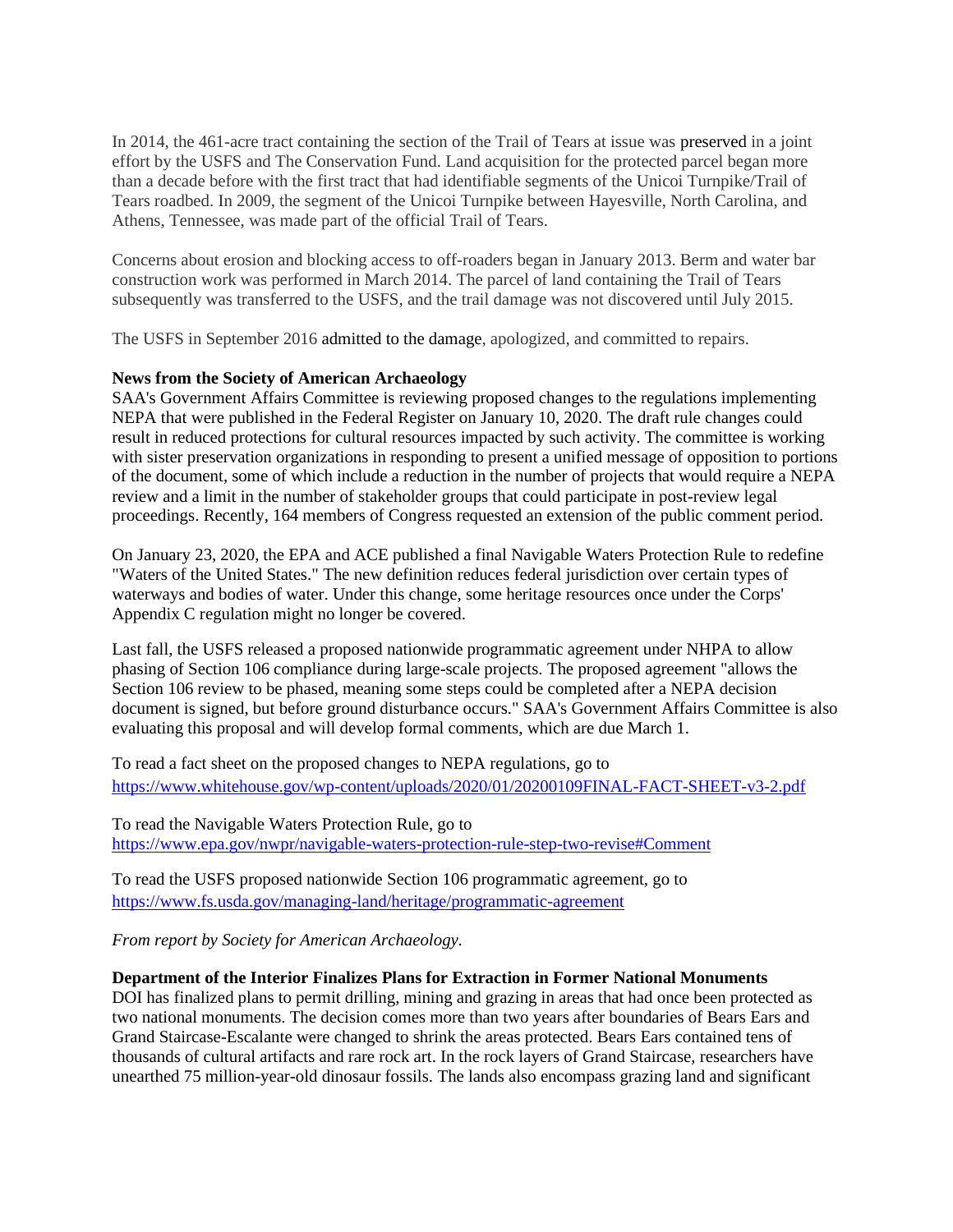amounts of oil, gas, and coal that the administration plans to develop. BLM has received 15 mining claims on lands excluded from the two national monuments since their boundaries were redrawn.

DOI and USDA officials who manage the lands have said the new plans balance the region's economic interests against the need to safeguard natural and cultural wonders. Under the plan, much of Bears Ears and nearly 1 million acres in and around Grand Staircase are open to grazing. BLM will also make two new routes in Grand Staircase open to off-road vehicles, which archeologists and conservationists are concerned could damage vulnerable artifacts and natural features. Casey Hammond, DOI's acting assistant secretary for land and minerals management, notes that the areas excluded from monuments are still protected by federal environmental laws.

The 1906 Antiquities Act empowers a president to protect public lands of archeological significance. President Bill Clinton first designated Grand Staircase-Escalante NM in 1996. President Barack Obama designated Bears Ears NM 20 years later. President Trump's administration redrew those boundaries so that Grand Staircase is half its former size and Bears Ears has shrunk by 85 percent.

A coalition of groups sued the administration immediately after the new boundaries were announced, arguing that the Act does not give a president the authority to revoke the national monument designations of their predecessors. The Justice Department last year sought to have the two lawsuits dismissed, but a federal judge denied the motions.

*From story by [Sarah Kaplan](https://www.washingtonpost.com/people/sarah-kaplan/) and [Juliet Eilperin,](https://www.washingtonpost.com/people/juliet-eilperin/) Washington Post*

### **The Federal Archeologist's Bookshelf: Shipwrecks and the Maritime Cultural Landscape of the**



**Gulf of the Farallones** Delgado, J.P., Schwemmer, R.V. & Brennan, M.L., *Journal of Maritime Archaeology* (2020) Published online 21 February 2020 https://doi.org/10.1007/s11457-020-09254-0

The waters of the Gulf of the Farallones are a diverse and expansive

maritime cultural landscape that includes at least 400 historically documented shipwrecks. This article summarizes a multiyear scientific mission to assess shipwreck sites in the Gulf of the Farallones and nearby waters. A series of sites were identified not only through archeological dive surveys, but also through newly available nineteenth-century archival records that speak to the value of using these sources in maritime archaeological research. In all, twelve sites were documented. The project characterized these sites within the parameters of a regional maritime cultural landscape.

# **GRANTS AND TRAINING**

### **John L. Cotter Award- Call for Nominations**

The John L. Cotter Award for Excellence in NPS Archeology honors the long and distinguished career and pioneering contributions of Dr. Cotter. The award recognizes the archeological accomplishments of NPS staff or a partnership researcher within a unit or units of the National Park System. Submit nominations for professional achievement or project excellence by March 13, 2020.

The call for nominations and fillable nomination form are shared with DOI staff on OneDrive. Nomination submissions can be uploaded there. If there are problems with folder access, or if non-DOI staff is submitting, nominations may be emailed directly to adam freeburg@nps.gov.

**Contact:** Adam Freeburg, committee chair [\(adam\\_freeburg@nps.gov\)](mailto:adam_freeburg@nps.gov)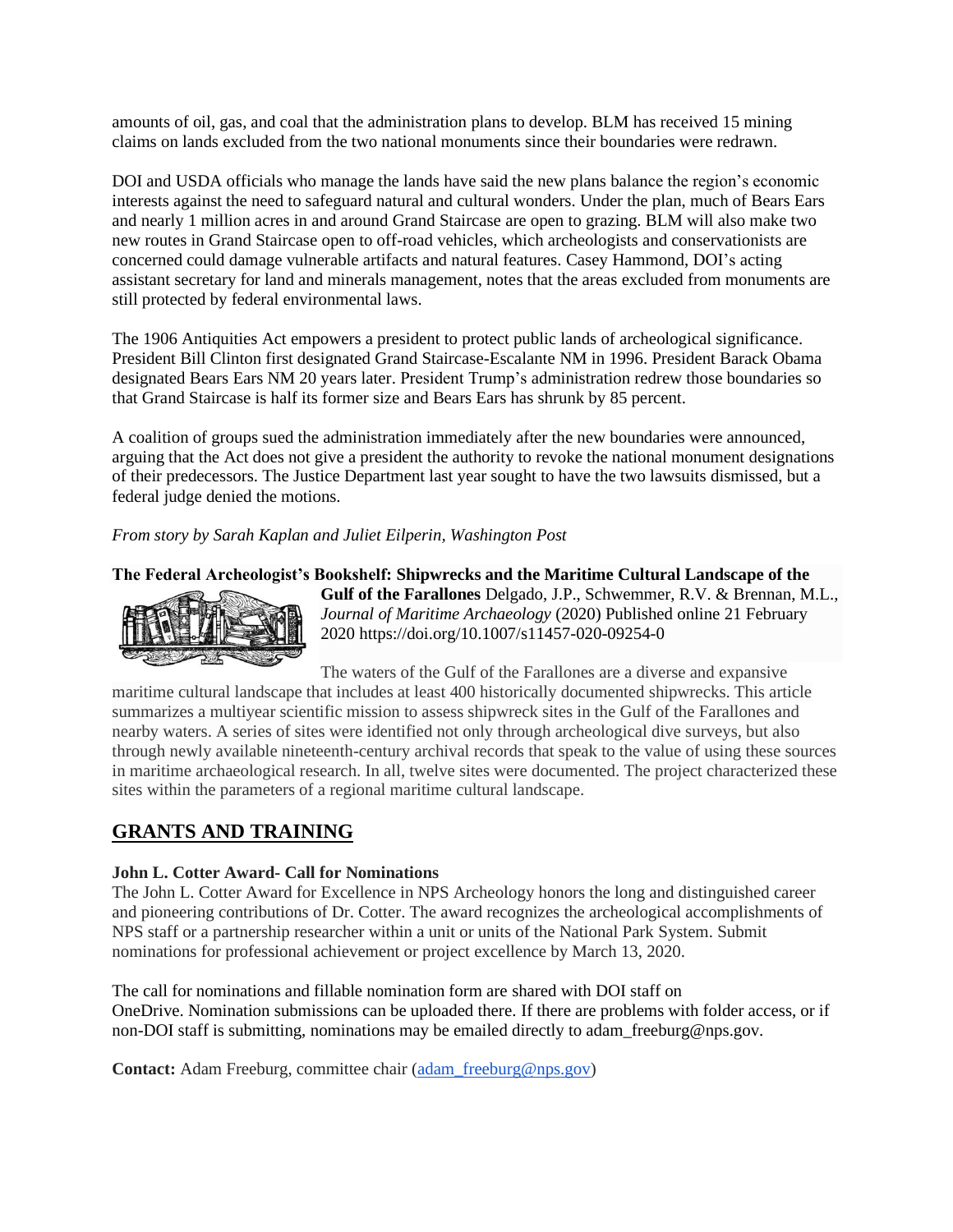### **National Park Service and National Park Foundation Offer Women In Parks Grants**

The NPS and the National Park Foundation request proposals for the Women In Parks Innovation and Impact Grant program funded by the National Park Foundation. The grants support projects and programs with a more comprehensive American narrative that includes the voices of women whose vision, tenacity, and resilience moved them to climb mountains, take down barriers, shape history, protect the environment, and lead social movements. The initiative increases awareness about the 19th Amendment's centennial and the women who continue to shape our world.

A total of up to \$300,000 is available. Grant requests may not exceed \$25,000 per application; there is no minimum threshold and only one grant request may be submitted per park or regional program office. Parks and programs are encouraged to submit proposals for a wide range of projects including (but not limited to) women's history research, interpretation or program delivery; expanding women's representation in diversity, equity and inclusion initiatives; preservation and access to women's history collections; internships that support the 19th Amendment centennial/women in parks activities; scientific/technical activities led by female NPS staff; or other highlights of women NPS trailblazers.

The best proposals will 1) promote meaningful engagement regarding women's histories and the 19th Amendment between and among NPS parks and programs and the public; 2) leverage existing programs, relationships, and resources within the NPS and 3) collaborate with local community organizations, educational institutions, partners, other NPS parks and programs, and/or engage volunteers.

**Contact**: Karen Lee at 202-796-3114, [klee@nationalparks.org](mailto:klee@nationalparks.org)

### **NAGPRA Grants Now Available for FY20**

The National NAGPRA Program is currently accepting applications for the Consultation/Documentation and Repatriation grant programs. Deadlines to apply are February 14, 2020, for Consultation/Documentation and April 10, 2020 for Repatriation grants.

For more information, go to [https://www.nps.gov/subjects/nagpra/grant-opportunities.htm.](https://www.nps.gov/subjects/nagpra/grant-opportunities.htm)

**Contact:** Sarah Glass, Notice and Grant Coordinator, National NAGPRA Program, 202-354-2201

### **National Park Service Offers Innovative Photography Techniques for Archeologists**

The National Center for Preservation Technology and Training is offering Innovative Photography Techniques for Archeologists and Historic Preservationists June 22 - June 26, 2020, at Mesa Verde National Park. The objectives of the course are to provide archeologists and other cultural resources professionals with methods and technologies to become better photographers. Learn to fully exploit your camera capabilities and know when and how to use the right camera for the specific job. Topics include:

- Camera basics and light
- Advanced methods
- Digital High Dynamic Range (HDR) Photography
- Architectural photography
- Reflective Transformation Imaging (RTI)
- Close Range Photogrammetry
- Drone-acquired Aerial Photography
- Thermal and Near-Infrared Aerial Photography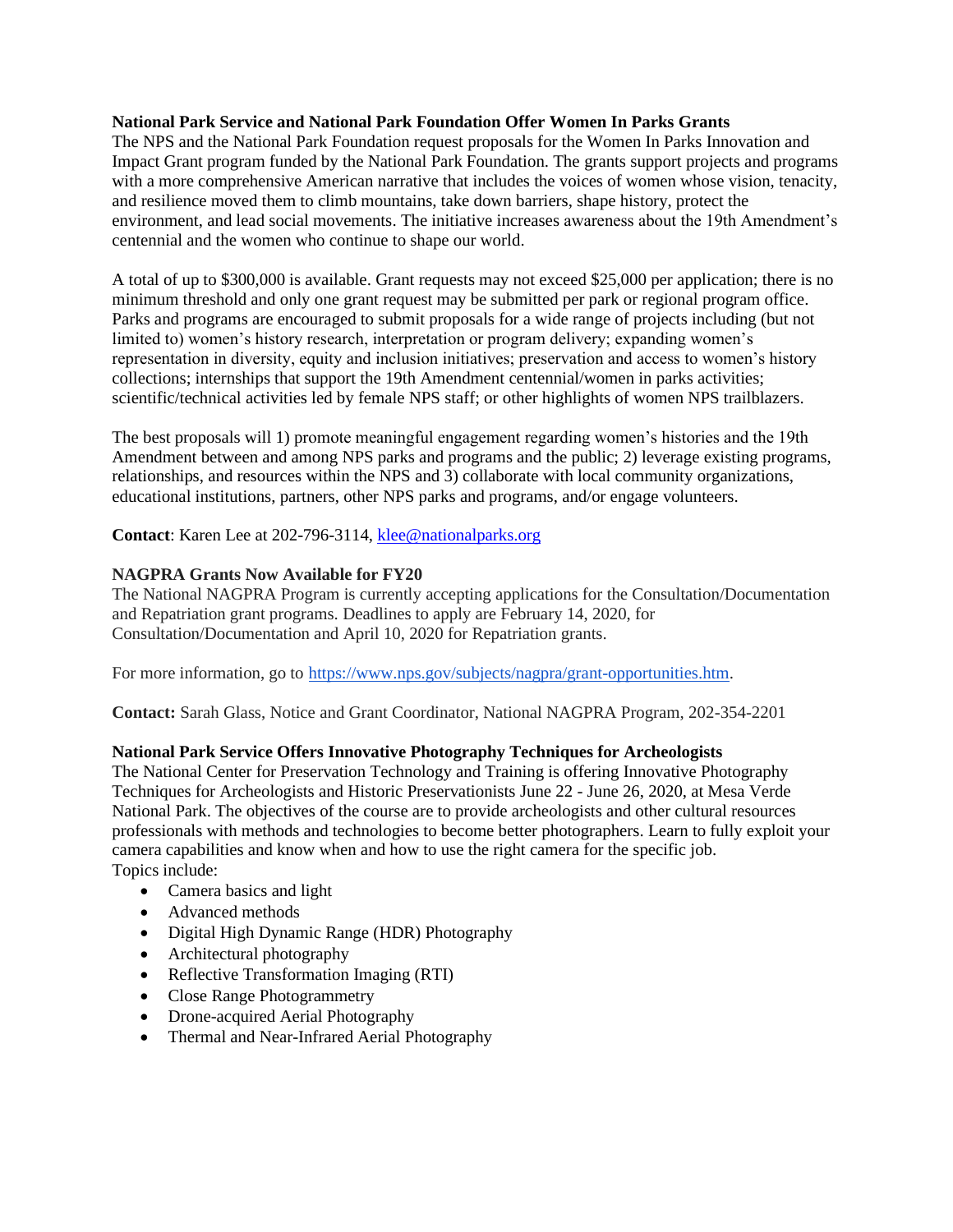Instructors include Neil Dixon, The Front Standard Photography; David Knoerlin, FDI Precision Photography; Jesse Casana, Dartmouth University. The photography classroom sessions will be held on the old Mesa Verde Research Center building. The cost is \$500.

Lodging is available within Mesa Verde National Park at the Far View Lodge. A promotional rate is now available for reservations in (800.449.2288) and online [\(www.visitmesaverde.com\)](http://r20.rs6.net/tn.jsp?f=001g8W0yWFCCYLlc9olyP9y1diea1vogEaqXRxPtCTV7n5kWO0EOgRItwBfnwY4EzMhbNqXJv5UheIXTOeB2oYENTXp0fiiQNuR6Qpb5E1uCkaTXbUxIsH7_JqocdfisIU0lfzn0-6L0K8gbedJO9jOrayWYmbGs4HLHBUVPw4pJHEtiE7beGeRiA==&c=aOxhWnX6IHk5YTqJ4G6-e3s64cjodyrygDO6U5BV-Arx28JnOZI3-Q==&ch=oD5ESG0bs_2R7Wrc8BLgRzg9LJ-pZ-3wlJNyDjzRJbrYlbecQb7vpw==) with PHOTO20 as the promo code. 22- 25, 2020.

**Contact:** [Tad\\_Britt@nps.gov](mailto:Tad_Britt@nps.gov) or fax (318) 356-9119

### **National Park Service Offers Wilderness Training**

The NPS Wilderness Stewardship Division will offer **Preservation of Wilderness Character Training**  on May 5-7, 2020 (with travel on May 4 and May 8) in Baraboo, WI, with a site visit to Aldo Leopold's historic property. The target audience for this training includes wilderness coordinators, and NPS staff and partners that work in and with wilderness -- including those working in natural and cultural resource management, interpretation, facilities, law enforcement, trails, and administration (in parks, regions, and national offices). Training objectives include:

- Understanding the mandates of the Wilderness Act and NPS policy regarding preservation of wilderness character.
- Understanding and applying the nationally standardized definitions of the qualities of wilderness character as derived from the Wilderness Act.
- Learning about the wilderness character "building blocks" including wilderness character narratives, baseline assessments, and ongoing monitoring.
- Integrating wilderness character preservation into park planning, management, and operations- including application of the Minimum Requirement Analysis (MRA) process.
- Supporting the interagency Wilderness 2020 Vision.

This is a tuition-free course, and thanks to support from WASO Learning and Development, financial aid is available to support travel costs for participants.

Final application deadline: March 9, 2020.

**Contact:** Erin Drake, [erin\\_drake@nps.gov](mailto:erin_drake@nps.gov)

### **Workshop on Archeology of Firearms: Insights into the Human Past**

The NPS National Center for Preservation Technology and Training (NCPTT), the Springfield Armory NHS, and the Friends of NCPTT are sponsoring the Archeology of Firearms. The workshop will demonstrate methods for studying firearms, firearm parts, and ammunition components found in archeological contexts, and the information, analytical techniques, and conceptual approaches used to understand the material residues of guns and investigate human behaviors that involved firearms use.

Start date:18 August 2020, 8:30 am; End date:20 August 2020 at 4:30 pm

Location: Springfield Armory, NHS, 1 Armory Square, Springfield, MA 01105, meeting will be in the classroom of the museum/visitors center.

Lodging address: Holiday Inn Express, 145 State Street, Springfield, MA 01103 (413) 285-8436. Group Code: Archeology of Firearms (or AOF) Group rate \$119.00.

**Contact:** Tad Britt (318) 521-5641 [Tad\\_Britt@nps.gov](http://r20.rs6.net/tn.jsp?f=00170xSefTfmpgTMKasOxJ4Vt_n7pdE6nNQaboelIWVImtr9K3UGNQLJms4MrLc39X6T9bR5WENhr4GJ4EN3fl1_nl81NUvZOYLwbIPgUmAXG7r8K7OE-LI9PyVwH4-aoc5Phol2ZTdv5qg2Z9VBjX8-_V37f1nrS4q32vJ8BMH0kpI9-iu1Jfm998CWcVTPdHgbdAnbi9HjSup8g63LcaqSskgMVfjOJxuBtcWWv4HLArcJquTslGGwDMg4dpoKXEa&c=vA4hii4_D--tex0gF8GAE1fgdX66tMMnyxhT7feuSOgCUVgM5K8N1w==&ch=kaZ93PVS6QPmzih4XlKTQh10cgvfCL1-Wb4cBTRjmwiZS1hDUuOL1A==)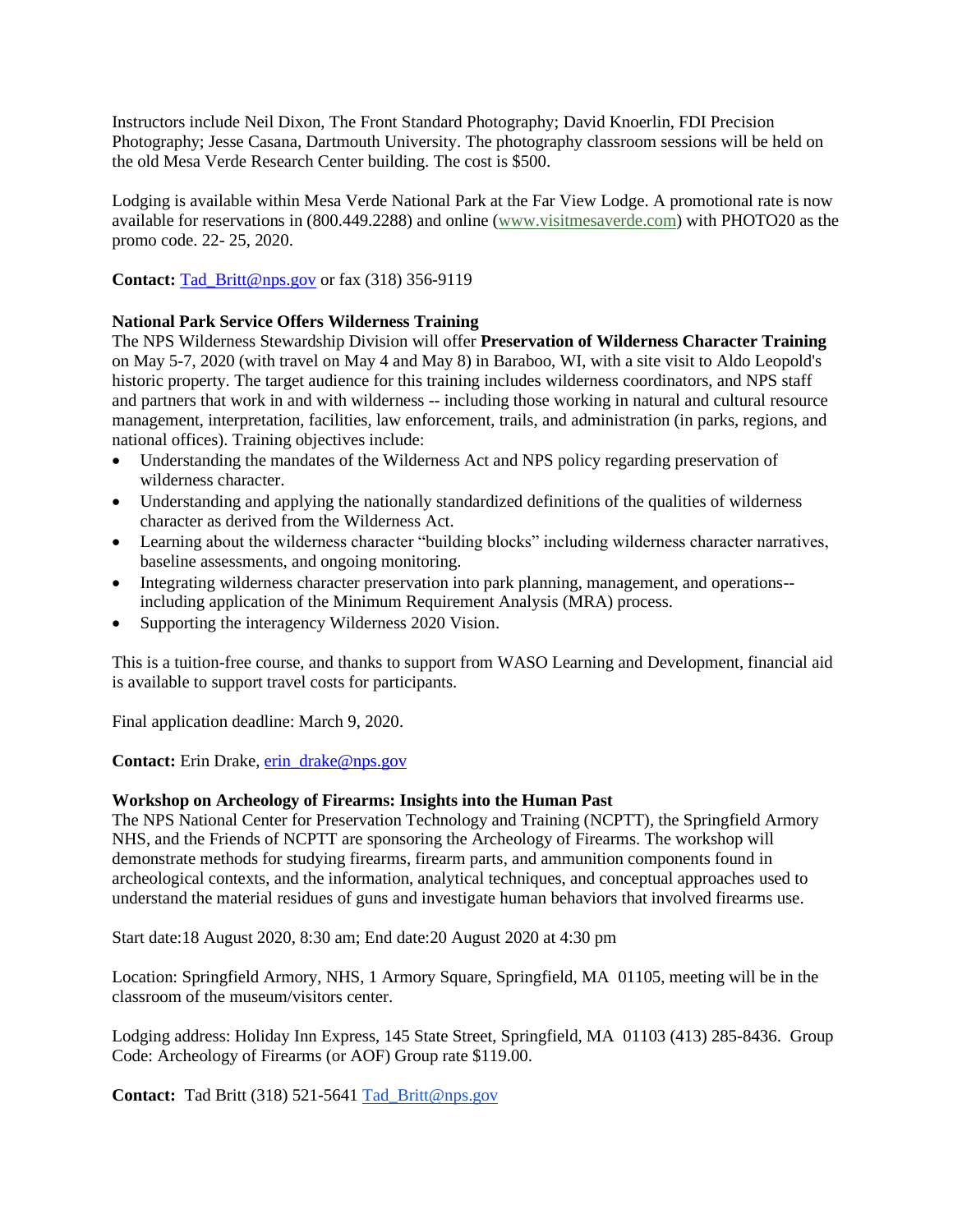### **Field School Opportunity at Kaibab National Forest**

Northern Arizona University is collaborating with the Kaibab NF, to mount the first field season at Apex, Arizona, a 1920s/1930s logging town along the Grand Canyon Railway. The field school will focus on survey and excavations of the schoolhouse, domestic features, and sites of labor. There will also be field trips to the Grand Canyon and prehistoric sites around the area.

Undergraduate and graduate students with an interest in historical archeology looking for hands on experience in excavation, survey, mapping, and artifact analysis are encouraged to apply. Students must have 12 anthropology credits and instructor permission to enroll.

Cost: \$2,077.00 (based on 2019 summer tuition and subject to change), includes transportation to and from Flagstaff and the site, meals, and field school housing. Not included: housing outside of field days and personal expenses.

**Contact**: Emily Dale at emily.dale@nau.edu

# **SLIGHTLY OFF TOPIC: Will Climate Change Promote Archeological Looting? An Example from Old Detroit, Oregon**

A historic drought in 2015 and repairs to the Detroit Dam's spillway gates in December 2019 dropped Detroit Lake, Oregon, to levels low enough to reveal a "ghost wagon" in a ghost town. The lack of snowfall caused water levels in 2015 to drop to the lowest they've been in almost 50 years, approximately 143 feet below capacity. Low water levels on these two recent occasions revealed house foundations, fish ponds, and other relics of the railroad town of Old Detroit, including a horse drawn wagon.

Each time, the reservoir returned to normal and the wagon vanished back into the mud and water — a lowoxygen environment that's kept it preserved more than a half-century. While droughts are unpredictable, the Army Corps of Engineers said they have no plans to



The "ghost wagon" (Photo: David Zahn /Appeal Tribune

drop the reservoir so low in coming years. That might be for the best, archeologists think, given fears of vandalism and the thorny questions of how best to experience artifacts in context on the landscape.

"We've had a lot of looting over the years in Detroit Reservoir. People come in and take pieces of Old Detroit," USFS archeologist Cara Kelly said. "They think it's okay. But under federal law, it's illegal to dig, damage, excavate or remove anything from an archeological site like this one."

Old Detroit began around 1880 as a construction camp for the workers building the Oregon Pacific Railroad along the North Santiam River. There was hope the railroad might eventually cross the Cascades into Central Oregon, but it never happened. Instead, loggers in Old Detroit sent millions of board feet down the railroad line to the Willamette Valley.

At its height, Old Detroit featured a school, hardware store, cafes, taverns, a church and a movie theater. Former residents remember the downtown tucked along the Santiam River; there was a cobbler, a telephone company, the USFS office, a hotel, and many other businesses and homes. But floods that plagued farmers and landowners downstream soon put Old Detroit on the endangered list as Detroit and Big Cliff dams were planned — part of the Willamette Valley Project that's shaped northwest Oregon.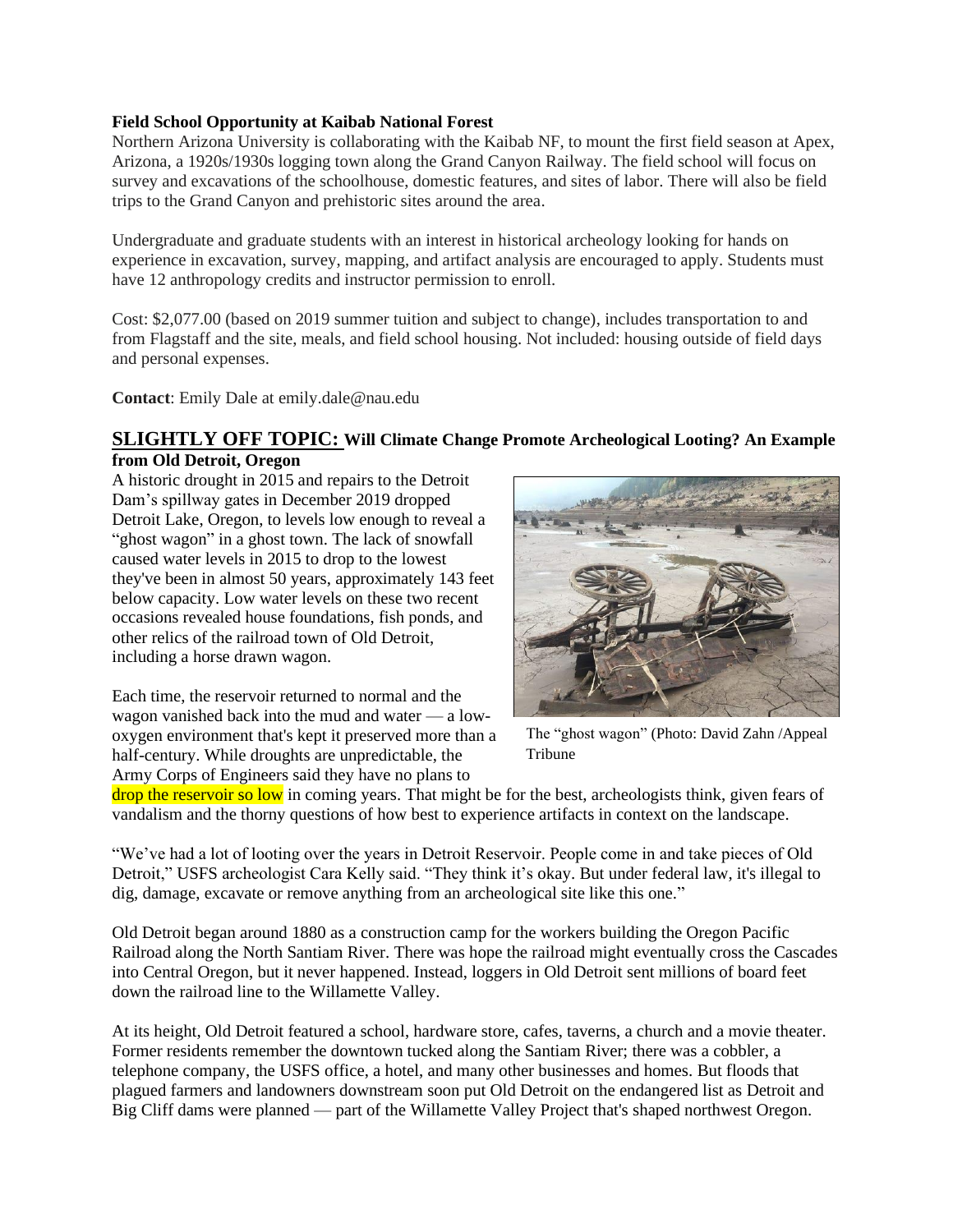

Old Detroit existed from 1880 to 1952, born as a railroad construction camp for workers who built the Oregon Pacific Railroad deep into the state's forestland. (Photo: PHOTO COURTESY OF DAVE ZAHN)

The wagon was built by the Milburn Wagon Company in Toledo, Ohio, around the turn of the 20th century. With extra spokes, metal encased hubs, and a special 'Oregon brake,' it was built to engage rough terrain. Business owners in the present Detroit approached the USFS about excavating the wagon and putting it on display. But displaying it is likely impossible. "The issue is that in trying to remove it, it would just fall apart," said Kelly. It has only been the low-oxygen environment that's preserved it.

If a helicopter was somehow able to scoop out the wagon — and its pieces fortified in the casts used for dinosaur bones — it would still need to be displayed in a state-of-the-art facility that only exists in a few places on the West Coast, and nowhere near Detroit. "It would be very expensive and all of that would still be no guarantee that it wouldn't be damaged," said Molly Casperson, ACE district archeologist.

At the same time, looting and vandalism have been a major problem at many archeological sites, including Old Detroit. "It's an extremely hard thing to balance because it is this cool teachable moment, and a great opportunity to see an artifact like this on public land," Casperson said. "Ninety-five percent of the population is respectful and wants to see it preserved for the next generation. But there is also a very small subset that aren't respectful, and an artifact like this is non-renewable. Generally, people not knowing it's there is the best way to stop them from being damaged,"

For years, in central Oregon organized looters pillaged Native American sites and sold the artifacts on the black market — often to buy drugs. Thirteen people were convicted in Oregon in the early 2000s. "It happens a lot, and it's not always for drugs," said Casperson, who added that the Corps is planning a stepped-up effort at education and enforcement of artifact laws.

To prevent future damage or looting of sites such as the Detroit Lake wagon, the ACE is starting a program to educate and enforce federal laws at archeological sites. Future efforts include public presentations, social media, newspaper articles and visits to schools, in addition to placing signage